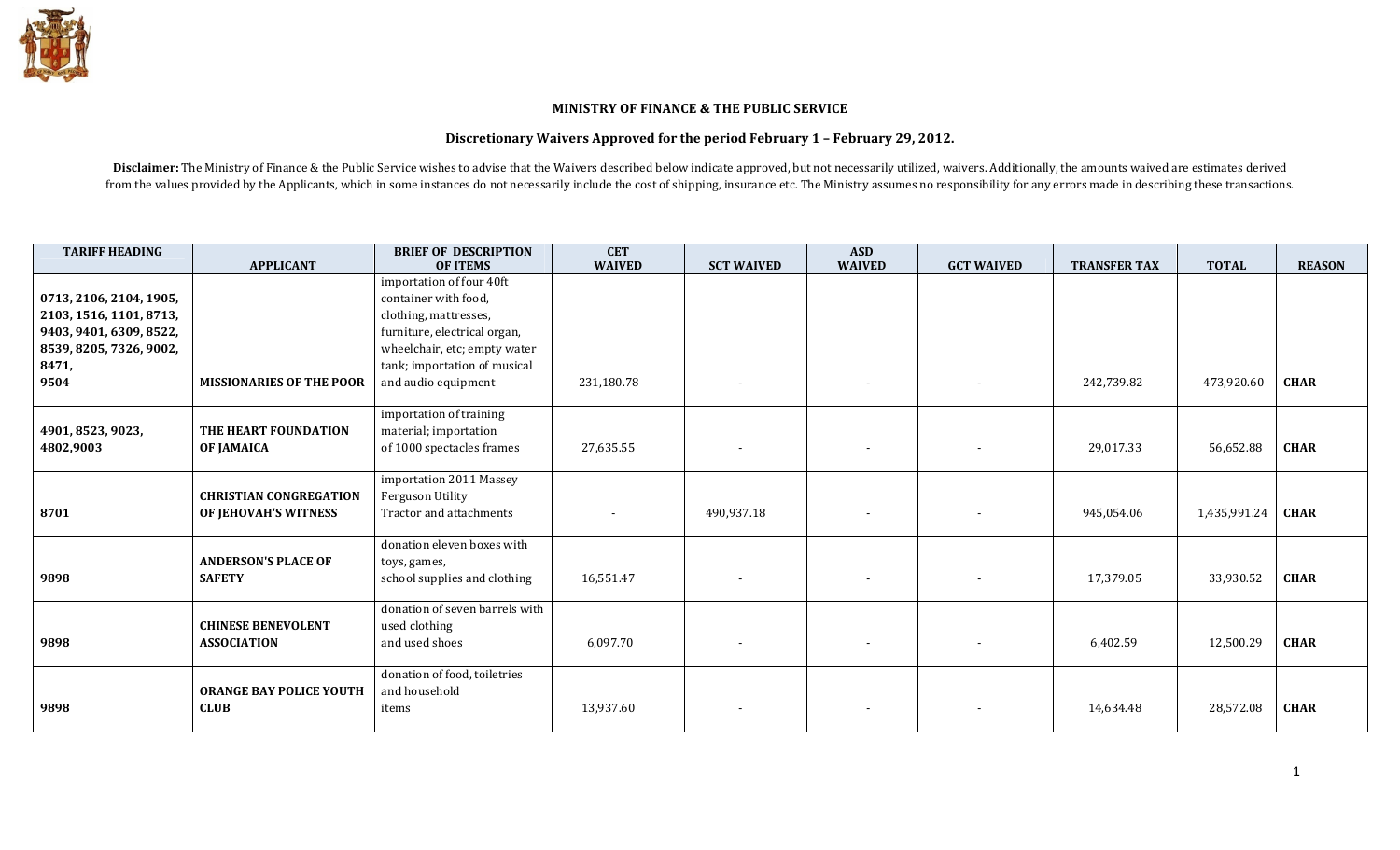| <b>TARIFF HEADING</b>                                      | <b>APPLICANT</b>                                                                              | <b>BRIEF OF DESCRIPTION</b><br><b>OF ITEMS</b>                                                        | <b>CET</b><br><b>WAIVED</b> | <b>SCT WAIVED</b>        | <b>ASD</b><br><b>WAIVED</b> | <b>GCT WAIVED</b> | <b>TRANSFER TAX</b> | <b>TOTAL</b> | <b>REASON</b> |
|------------------------------------------------------------|-----------------------------------------------------------------------------------------------|-------------------------------------------------------------------------------------------------------|-----------------------------|--------------------------|-----------------------------|-------------------|---------------------|--------------|---------------|
| 9898                                                       | <b>ANGELS FROM HEAVEN</b>                                                                     | donation of eight barrels with<br>hospital supplies, household<br>items, school supplies etc.         | 17,691.12                   |                          | $\overline{\phantom{a}}$    |                   | 18,575.68           | 36,266.80    | <b>CHAR</b>   |
| 3923                                                       | <b>JAMAICA BAPTIST UNION</b>                                                                  | importation of communion<br>cups with wafers                                                          | 19,148.07                   |                          |                             |                   | 20,105.47           | 39,253.55    | <b>CHAR</b>   |
| 6404                                                       | <b>ASSOCIATIED GOSPEL</b><br><b>ASSEMBLIES</b>                                                | donation of shoes                                                                                     | 760,255.01                  |                          | $\overline{\phantom{a}}$    |                   | 798,267.76          | 1,558,522.77 | <b>CHAR</b>   |
| 9898                                                       | <b>MISSION ACCOMPLISHED</b><br><b>MINISTRIES</b>                                              | donation of 15 barrels with<br>used clothing, toys, toiletries<br>etc.                                | 203,380.00                  |                          | $\overline{\phantom{a}}$    |                   | 213,549.00          | 416,929.00   | <b>CHAR</b>   |
| 8503, 8543                                                 | <b>SYDENHAM SEVENTH-DAY</b><br><b>ADVENTIST CHURCH</b>                                        | Purchase of Audio System                                                                              | 150,684.46                  | $\overline{\phantom{a}}$ | $\overline{\phantom{a}}$    |                   | 158,218.69          | 308,903.15   | <b>CHAR</b>   |
| 8543                                                       | <b>JONES TOWN CHURCH OF</b><br>GOD                                                            | purchase of mixer board                                                                               | 4,433.26                    |                          | $\overline{\phantom{a}}$    |                   | 4,654.92            | 9,088.18     | <b>CHAR</b>   |
| 9206                                                       | <b>FULL GOSPEL HOUSE OF</b><br><b>PRAYER</b>                                                  | donation of a drum set                                                                                | 3,477.20                    |                          |                             |                   | 3,651.06            | 7,128.26     | <b>CHAR</b>   |
| 8528, 6204, 8515,<br>3307, 3917, 5607,<br>8518, 5705, 8519 | <b>JUBILEE WORSHIP CENTRE</b>                                                                 | donation of musical and audio<br>equipment, used<br>TV, Used Clothing etc.                            | 2,085,497.47                | $\overline{\phantom{a}}$ | $\sim$                      | $\sim$            | 2,189,772.34        | 4,275,269.81 | <b>CHAR</b>   |
| 9506                                                       | THE SALVATION ARMY<br><b>SCHOOL FOR THE BLIND</b><br>AND VISUALLY IMPAIRED<br><b>CHILDREN</b> | donation of 30 boxes<br>containing cricket<br>gears                                                   | 2,434.04                    | $\overline{\phantom{a}}$ | $\overline{\phantom{a}}$    |                   | 2,555.74            | 4,989.78     | <b>CHAR</b>   |
| 1006                                                       | <b>WORLD DELIVERANCE</b><br><b>INTERNATIONAL</b>                                              | importation of one 40ft<br>container with mannapack-<br>rice fortified & soy protein<br>meal packages | 1,130,090.00                |                          |                             |                   | 1,186,594.50        | 2,316,684.50 | <b>CHAR</b>   |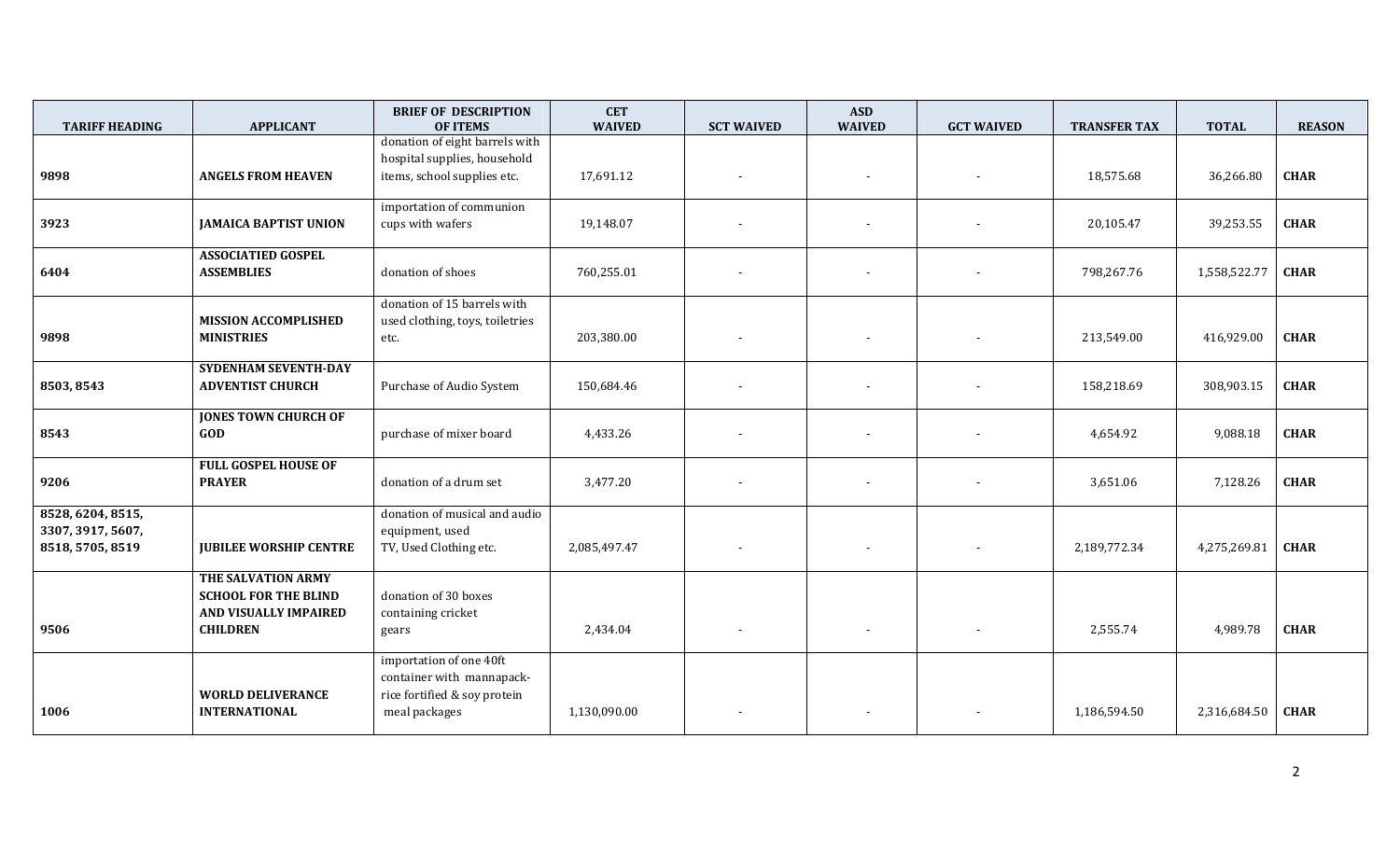| <b>TARIFF HEADING</b>                                                                                                                                                                                                                                                                                                                               | <b>APPLICANT</b>                                                                 | <b>BRIEF OF DESCRIPTION</b><br><b>OF ITEMS</b>                                                                                                      | <b>CET</b><br><b>WAIVED</b> | <b>SCT WAIVED</b>        | <b>ASD</b><br><b>WAIVED</b> | <b>GCT WAIVED</b> | <b>TRANSFER TAX</b> | <b>TOTAL</b>   | <b>REASON</b> |
|-----------------------------------------------------------------------------------------------------------------------------------------------------------------------------------------------------------------------------------------------------------------------------------------------------------------------------------------------------|----------------------------------------------------------------------------------|-----------------------------------------------------------------------------------------------------------------------------------------------------|-----------------------------|--------------------------|-----------------------------|-------------------|---------------------|----------------|---------------|
| 8518                                                                                                                                                                                                                                                                                                                                                | PENTECOSTAL TABERNACLE<br>OF WATERHOUSE                                          | purchase of speakers                                                                                                                                | 8,693.00                    | $\overline{\phantom{a}}$ | $\overline{\phantom{a}}$    |                   | 9,127.65            | 17,820.65      | <b>CHAR</b>   |
| 9008                                                                                                                                                                                                                                                                                                                                                | <b>NORTH-EASTERN REGIONAL</b><br><b>MISSION COUNCIL</b>                          | purchase of multi-media<br>projector                                                                                                                | 17,100.00                   |                          |                             |                   | 17,955.00           | 35,055.00      | <b>CHAR</b>   |
| 9503                                                                                                                                                                                                                                                                                                                                                | <b>CHILD DEVEOLPMENT</b><br><b>AGENCY/GLENHOPE CHILD</b><br><b>CARE FACILITY</b> | donation of stuffed toys                                                                                                                            | 8,693.00                    | $\sim$                   | $\overline{\phantom{a}}$    | $\blacksquare$    | 9,127.65            | 17,820.65      | <b>CHAR</b>   |
| 1006, 2201, 4818, 1704,<br>3402, 6302, 3005, 6207,<br>9018, 3924, 3925, 6404,<br>3401, 7009, 8305, 4802,<br>8472, 8471, 9401, 8528,<br>9403, 8443, 8525, 9603,<br>8304, 9610, 4820, 4817,<br>3919, 9105, 8521, 8527,<br>6908, 3214, 6908, 6303,<br>8414, 7321, 8516, 8708,<br>9404, 8418, 9402, 8713,<br>6602,8413, 6404, 6309,<br>6207, 9020, 9025 | <b>FOOD FOR THE POOR</b>                                                         | importation of containers<br>with Building material,<br>household items, books,<br>appliances, food,<br>hardware supplies, medical<br>supplies etc. | 199,333,502.97              | $\overline{\phantom{a}}$ |                             |                   | 209,300,178.12      | 408,633,681.10 | <b>CHAR</b>   |
| 8544, 9022, 8540                                                                                                                                                                                                                                                                                                                                    | <b>JAMAICA CANCER SOCIETY</b>                                                    | importation of mastectomy<br>products                                                                                                               | 81,989.09                   |                          |                             |                   | 157,828.99          | 239,818.08     | <b>CHAR</b>   |
|                                                                                                                                                                                                                                                                                                                                                     | <b>KIWANIS CLUB OF</b><br><b>KINGSTON</b>                                        | procurement of meal (local)                                                                                                                         |                             |                          |                             |                   | 121,491.56          | 121,491.56     | <b>CHAR</b>   |
| 9506, 9403                                                                                                                                                                                                                                                                                                                                          | <b>UNITED WAY OF JAMAICA</b>                                                     | importation of playground<br>equipment and<br>picnic table                                                                                          | 191,356.79                  | $\overline{\phantom{a}}$ |                             |                   | 200,924.63          | 392,281.42     | <b>CHAR</b>   |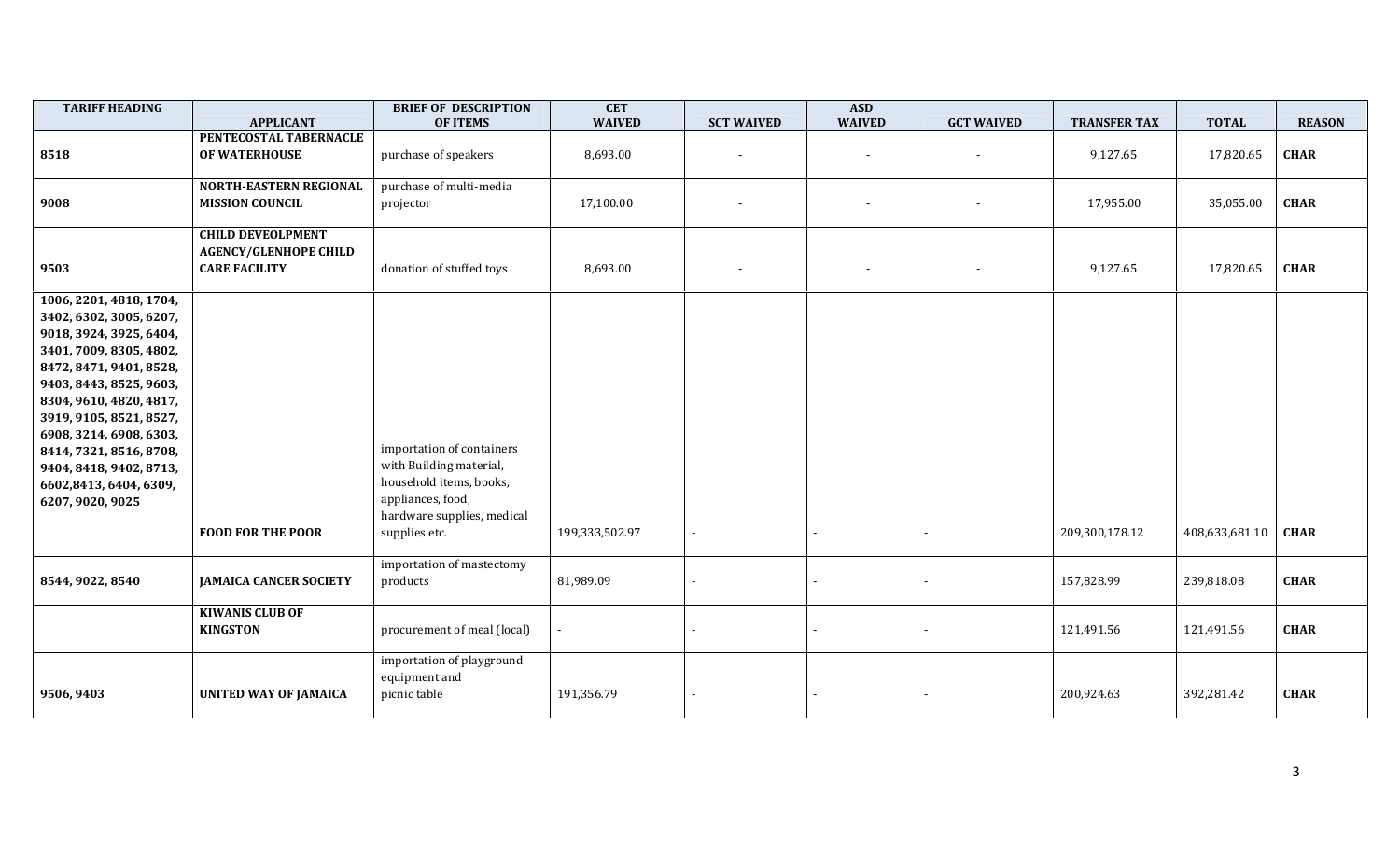| <b>TARIFF HEADING</b>     | <b>APPLICANT</b>                                       | <b>BRIEF OF DESCRIPTION</b><br><b>OF ITEMS</b>                  | <b>CET</b><br><b>WAIVED</b> | <b>SCT WAIVED</b> | <b>ASD</b><br><b>WAIVED</b> | <b>GCT WAIVED</b> | <b>TRANSFER TAX</b> | <b>TOTAL</b>  | <b>REASON</b>    |
|---------------------------|--------------------------------------------------------|-----------------------------------------------------------------|-----------------------------|-------------------|-----------------------------|-------------------|---------------------|---------------|------------------|
| 7326, 8203, 6115,<br>4016 | <b>MONEX LIMITED/SIR JOHN</b><br>REHABILITATION CENTRE | importation of raw material                                     | 147,044.86                  |                   |                             |                   | 154,397.10          | 301,441.96    | <b>CHAR</b>      |
|                           | <b>JAMAICA PROTECTED AREAS</b><br><b>TRUST</b>         | procurement of goods and<br>services (local)                    |                             |                   |                             |                   | 104,828.02          | 104,828.02    | GOV/CON          |
| 8701                      | <b>JAMAICA INFRASTRUCTURE</b><br><b>OPERATOR</b>       | importation of Spare parts                                      | 31,676.45                   |                   |                             |                   | 33,260.27           | 64,936.72     | GOV/CON          |
| 8471                      | <b>E-LEARNING JAMAICA LIMITED</b>                      | importation of computer<br>storage carts and<br>accessories     | 5,745,933.96                |                   |                             |                   | 6,033,230.66        | 11,779,164.62 | GOV/CON          |
| 8471                      | <b>MINISTRY OF</b><br>EDUCATION/ILLUMINAT              | purchase of Equipment                                           | 4,291,707.66                |                   |                             |                   | 4,506,293.04        | 8,798,000.69  | <b>GOV/INSTI</b> |
| 4911                      | <b>TAX ADMINISTRATION</b><br><b>JAMAICA</b>            | importation of 100,000<br>motor vehicle certificate<br>of title | 1,158,291.65                |                   |                             |                   | 1,216,206.23        | 2,374,497.88  | <b>GOV/INSTI</b> |
| 4911                      | <b>JAMAICA PROMOTIONS</b><br><b>CORPORATION</b>        | importation of binders and<br>books                             | 128,917.19                  |                   |                             |                   | 135,363.05          | 264,280.24    | <b>GOV/INSTI</b> |
| 4911                      | <b>INTER-SECONDARY SCHOOLS</b><br>SPORTS ASSOCIATION   | Importation of tickets;<br>importation of gears                 | 1,031,342.30                |                   |                             |                   | 1,082,909.42        | 2,114,251.72  | <b>OTHER</b>     |
| 6109, 6201, 6104          | <b>JAMAICA AMATEUR ATHLETIC</b><br><b>ASSOCITION</b>   | importation of gears                                            | 289,014.07                  |                   |                             |                   | 303,464.77          | 592,478.84    | <b>OTHER</b>     |
|                           | <b>FERROL WHITE</b>                                    | property tax for the year<br>2011/2012                          |                             |                   |                             | 5,750.00          |                     | 5,750.00      | <b>OTHER</b>     |
|                           | <b>IVAN THOMPSON</b>                                   | property tax for the year<br>2011/2012                          |                             |                   |                             | 1,000.00          |                     | 1,000.00      | <b>OTHER</b>     |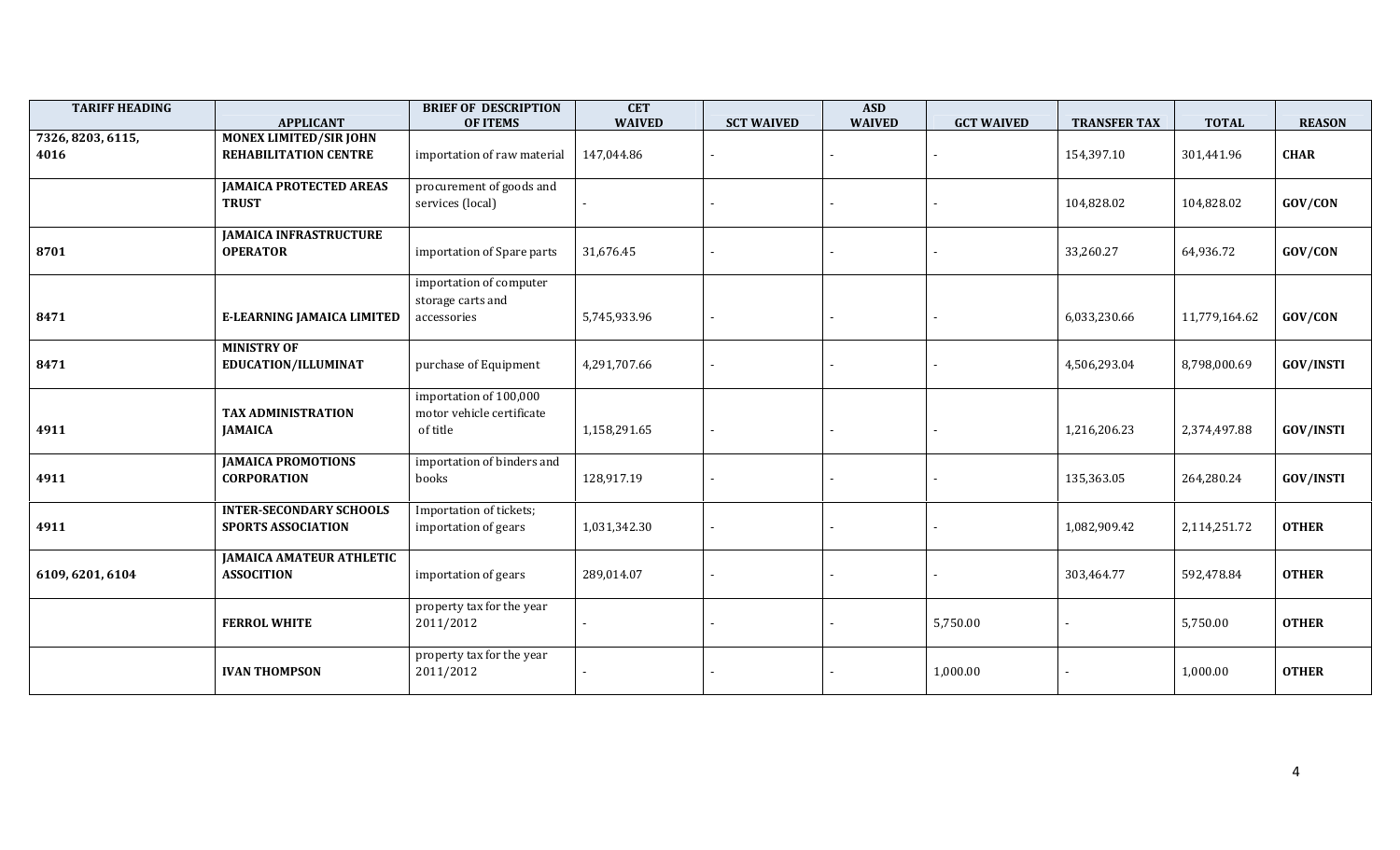| <b>TARIFF HEADING</b> | <b>APPLICANT</b>                             | <b>BRIEF OF DESCRIPTION</b><br><b>OF ITEMS</b> | <b>CET</b><br><b>WAIVED</b> | <b>SCT WAIVED</b>        | <b>ASD</b><br><b>WAIVED</b> | <b>GCT WAIVED</b> | <b>TRANSFER TAX</b>      | <b>TOTAL</b> | <b>REASON</b> |
|-----------------------|----------------------------------------------|------------------------------------------------|-----------------------------|--------------------------|-----------------------------|-------------------|--------------------------|--------------|---------------|
|                       | SADIE MCGILL/HILDA FRANCIS                   | property tax for the year<br>2011/2012         | $\overline{\phantom{a}}$    | $\overline{\phantom{a}}$ | $\overline{\phantom{a}}$    | 17,500.00         | $\overline{\phantom{a}}$ | 17,500.00    | <b>OTHER</b>  |
|                       | <b>BERDINA WALLACE</b>                       | property tax for the year<br>2011/2012         |                             | $\blacksquare$           |                             | 3,375.00          |                          | 3,375.00     | <b>OTHER</b>  |
|                       | <b>ELSIE WILSON</b>                          | property tax for the year<br>2011/2012         | $\overline{\phantom{a}}$    | $\blacksquare$           | $\overline{\phantom{a}}$    | 4,250.00          |                          | 4,250.00     | <b>OTHER</b>  |
|                       | <b>MIRELDA MCNEAL</b>                        | property tax for the year<br>2011/2012         | $\sim$                      | $\blacksquare$           | $\overline{\phantom{a}}$    | 19,250.00         |                          | 19,250.00    | <b>OTHER</b>  |
|                       | <b>LARRY STEPHENS</b>                        | property tax for the year<br>2011/2012         | $\blacksquare$              | $\overline{\phantom{a}}$ | $\overline{\phantom{a}}$    | 3,750.00          | $\overline{\phantom{a}}$ | 3,750.00     | <b>OTHER</b>  |
|                       | <b>ALFRED MULGRAVE</b>                       | property tax for the year<br>2011/2012         | $\overline{\phantom{a}}$    | $\overline{\phantom{a}}$ |                             | 2,000.00          |                          | 2,000.00     | <b>OTHER</b>  |
|                       | <b>MICHAEL POWELL</b>                        | property tax for the year<br>2011/2012         | $\blacksquare$              | $\overline{\phantom{a}}$ | $\overline{\phantom{a}}$    | 6,750.00          |                          | 6,750.00     | <b>OTHER</b>  |
|                       | <b>FRANCES E. PARKINSON</b>                  | property tax for the year<br>2011/2012         | $\sim$                      | $\overline{\phantom{a}}$ | $\overline{\phantom{a}}$    | 2,000.00          |                          | 2,000.00     | <b>OTHER</b>  |
|                       | <b>GEORGES MORRIS/JOYCE</b><br><b>MORRIS</b> | property tax for the year<br>2011/2012         | $\blacksquare$              | $\overline{\phantom{a}}$ | $\overline{\phantom{a}}$    | 5,750.00          | $\overline{\phantom{a}}$ | 5,750.00     | <b>OTHER</b>  |
|                       | <b>ORINTHIA HANSON</b>                       | property tax for the year<br>2011/2012         | $\overline{\phantom{a}}$    |                          | $\overline{a}$              | 27,750.00         |                          | 27,750.00    | <b>OTHER</b>  |
|                       | <b>RENA RISDEN</b>                           | property tax for the year<br>2011/2012         | $\blacksquare$              |                          | $\overline{a}$              | 3,000.00          | $\overline{\phantom{a}}$ | 3,000.00     | <b>OTHER</b>  |
|                       | <b>SYLVIA SMART</b>                          | property tax for the year<br>2011/2012         | $\overline{\phantom{a}}$    | $\overline{\phantom{a}}$ | $\overline{\phantom{a}}$    | 21,750.00         |                          | 21,750.00    | <b>OTHER</b>  |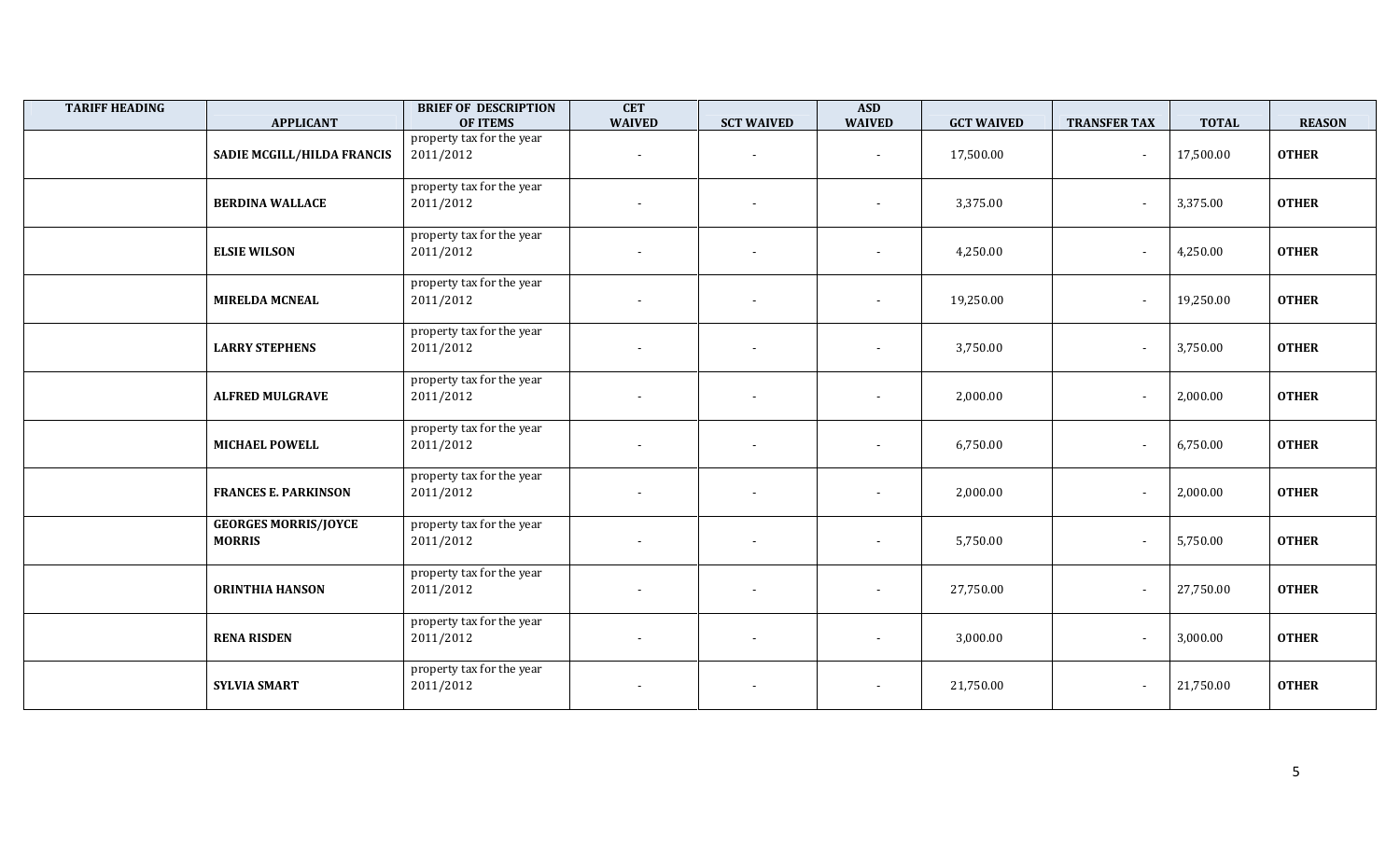| <b>TARIFF HEADING</b> | <b>APPLICANT</b>                          | <b>BRIEF OF DESCRIPTION</b><br><b>OF ITEMS</b> | <b>CET</b><br><b>WAIVED</b> | <b>SCT WAIVED</b>        | <b>ASD</b><br><b>WAIVED</b> | <b>GCT WAIVED</b>        | <b>TRANSFER TAX</b> | <b>TOTAL</b> | <b>REASON</b> |
|-----------------------|-------------------------------------------|------------------------------------------------|-----------------------------|--------------------------|-----------------------------|--------------------------|---------------------|--------------|---------------|
|                       | <b>LORIS BARNES/VIOLET BROWN</b>          | property tax for the year<br>2011/2012         |                             | $\blacksquare$           |                             | 26,750.00                |                     | 26,750.00    | <b>OTHER</b>  |
|                       | PERCHEL AND FERDIN TOMLIN                 | property tax for the year<br>2011/2012         |                             | $\overline{\phantom{a}}$ | $\overline{\phantom{a}}$    | 3,250.00                 |                     | 3,250.00     | <b>OTHER</b>  |
|                       | <b>EDITH MONCRIEFFE</b>                   | property tax for the year<br>2011/2012         |                             |                          |                             | 5,250.00                 |                     | 5,250.00     | <b>OTHER</b>  |
|                       | <b>IONA DAVIS</b>                         | property tax for the year<br>2011/2012         |                             | $\overline{\phantom{a}}$ | $\overline{\phantom{a}}$    | 5,750.00                 |                     | 5,750.00     | <b>OTHER</b>  |
|                       | <b>SHIRLEY D. BROWN</b>                   | property tax for the year<br>2011/2012         |                             |                          |                             | 70,000.00                |                     | 70,000.00    | <b>OTHER</b>  |
|                       | <b>VIVIAN ELLIS</b>                       | property tax for the year<br>2011/2012         |                             | $\overline{\phantom{a}}$ | $\overline{\phantom{a}}$    | 63,450.00                |                     | 63,450.00    | <b>OTHER</b>  |
|                       | <b>MAVIS DOOKAN</b>                       | property tax for the year<br>2011/2012         |                             |                          | $\overline{\phantom{a}}$    | 7,750.00                 |                     | 7,750.00     | <b>OTHER</b>  |
|                       | <b>JOY BLOOMFIELD</b>                     | property tax for the year<br>2011/2012         | $\overline{\phantom{a}}$    |                          | $\blacksquare$              | 6,750.00                 |                     | 6,750.00     | <b>OTHER</b>  |
|                       | <b>ZEDEKIAH MCKENZIE</b>                  | property tax for the year<br>2011/2012         | $\overline{\phantom{a}}$    | $\overline{\phantom{a}}$ | $\overline{\phantom{a}}$    | 1,875.00                 |                     | 1,875.00     | <b>OTHER</b>  |
| 4911                  | THE JAMAICA CHAMBER OF<br><b>COMMERCE</b> | importation of 18,000<br>booklets              | 111,041.82                  |                          |                             | $\overline{\phantom{a}}$ | 116,593.92          | 227,635.74   | <b>OTHER</b>  |
| 8460                  | <b>CEMEX</b>                              | importation of spare parts                     | 782,010.00                  |                          |                             |                          | 821,110.50          | 1,603,120.50 | <b>OTHER</b>  |
| 8703                  | PETRONA SEALY-BROWNE                      | importation 2012<br>Volkswagen Tiguan          | 496,857.11                  | 596,228.53               | $\overline{\phantom{a}}$    |                          | 626,039.96          | 1,719,125.59 | <b>OTHER</b>  |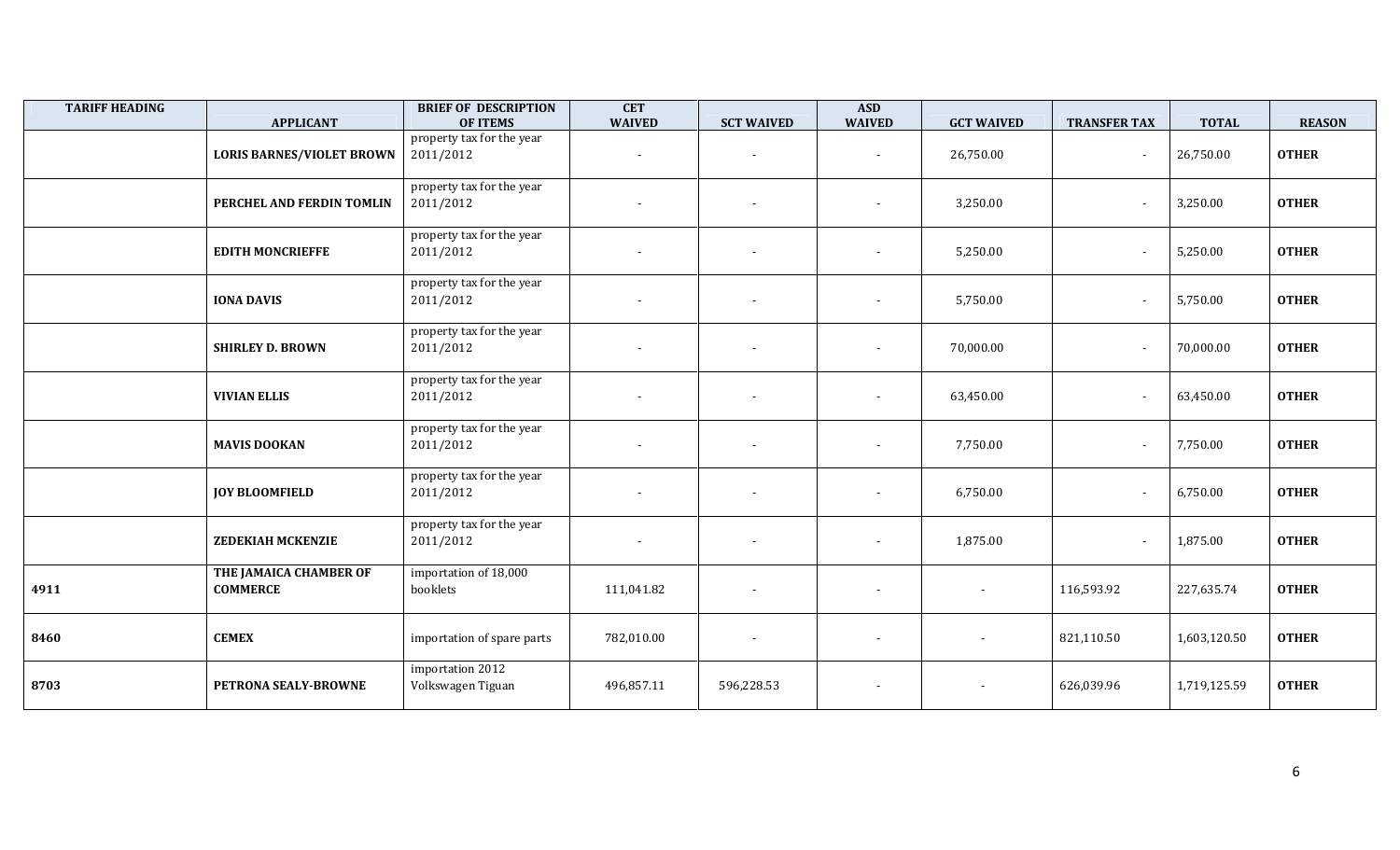| <b>TARIFF HEADING</b> | <b>APPLICANT</b>                                            | <b>BRIEF OF DESCRIPTION</b><br><b>OF ITEMS</b>        | <b>CET</b><br><b>WAIVED</b> | <b>SCT WAIVED</b>        | <b>ASD</b><br><b>WAIVED</b> | <b>GCT WAIVED</b>        | <b>TRANSFER TAX</b> | <b>TOTAL</b> | <b>REASON</b>     |
|-----------------------|-------------------------------------------------------------|-------------------------------------------------------|-----------------------------|--------------------------|-----------------------------|--------------------------|---------------------|--------------|-------------------|
| 8703                  | <b>DONALD ANDERSON</b>                                      | purchase of one 2012 Audi<br>Q <sub>5</sub>           |                             | 663,846.16               |                             | $\sim$                   | 697,038.47          | 1,360,884.63 | <b>OTHER</b>      |
| 9024                  | <b>CEMEX</b>                                                | importation of spare parts                            | 70,962.64                   |                          | $\blacksquare$              | $\sim$                   | 74,510.77           | 145,473.41   | <b>OTHER</b>      |
|                       | <b>CARLONG PUBLISHERS</b><br>(CARIBBEAN) LIITED             | local printing of books                               |                             | $\overline{\phantom{a}}$ | $\blacksquare$              | $\blacksquare$           | 109,660.76          | 109,660.76   | <b>OTHER</b>      |
| 8470                  | THE CAYMANAS TRACK<br><b>LIMITED</b>                        | importation of totalizer<br>machines and<br>equipment | 1,587,529.16                |                          | $\blacksquare$              |                          | 1,666,905.62        | 3,254,434.78 | <b>OTHER</b>      |
| 0713                  | <b>CLAUDE WALKER</b>                                        | two containers with red<br>kidney beans               |                             |                          | 880,659.00                  |                          |                     | 880,659.00   | <b>OTHER/AGRI</b> |
| 0713                  | <b>LLYRAD ENTERPRISE</b>                                    | two containers with red<br>kidney beans               |                             |                          | 866,568.46                  | $\blacksquare$           |                     | 866,568.46   | <b>OTHER/AGRI</b> |
| 0713                  | <b>SYLVIA TOMLINSON</b>                                     | two containers with red<br>kidney beans               | $\overline{\phantom{a}}$    |                          | 880,659.00                  | $\sim$                   |                     | 880,659.00   | <b>OTHER/AGRI</b> |
| 0713                  | <b>YOUR CHOICE PRODUCTS &amp;</b><br><b>IMPORTS LIMITED</b> | two containers with red<br>kidney beans               |                             |                          | 866,568.46                  | $\overline{\phantom{a}}$ |                     | 866,568.46   | OTHER/AGRI        |
| 0713                  | <b>LOCKSLEY HIRD</b>                                        | two containers with red<br>kidney beans               |                             |                          | 1,042,200.00                |                          |                     | 1,042,200.00 | <b>OTHER/AGRI</b> |
| 0713                  | <b>DAVID SAMUELS WRIGHT</b>                                 | two containers with red<br>kidney beans               | $\blacksquare$              |                          | 1,042,200.00                | $\sim$                   |                     | 1,042,200.00 | OTHER/AGRI        |
| 0713                  | <b>ALLIANCE TRADING LIMITED</b>                             | two containers with red<br>kidney beans               | $\blacksquare$              |                          | 880,659.00                  | $\sim$                   |                     | 880,659.00   | <b>OTHER/AGRI</b> |
| 0713                  | FRESH AND DIRECT LIMITED                                    | two containers with red<br>kidney beans               |                             |                          | 852,477.91                  |                          |                     | 852,477.91   | <b>OTHER/AGRI</b> |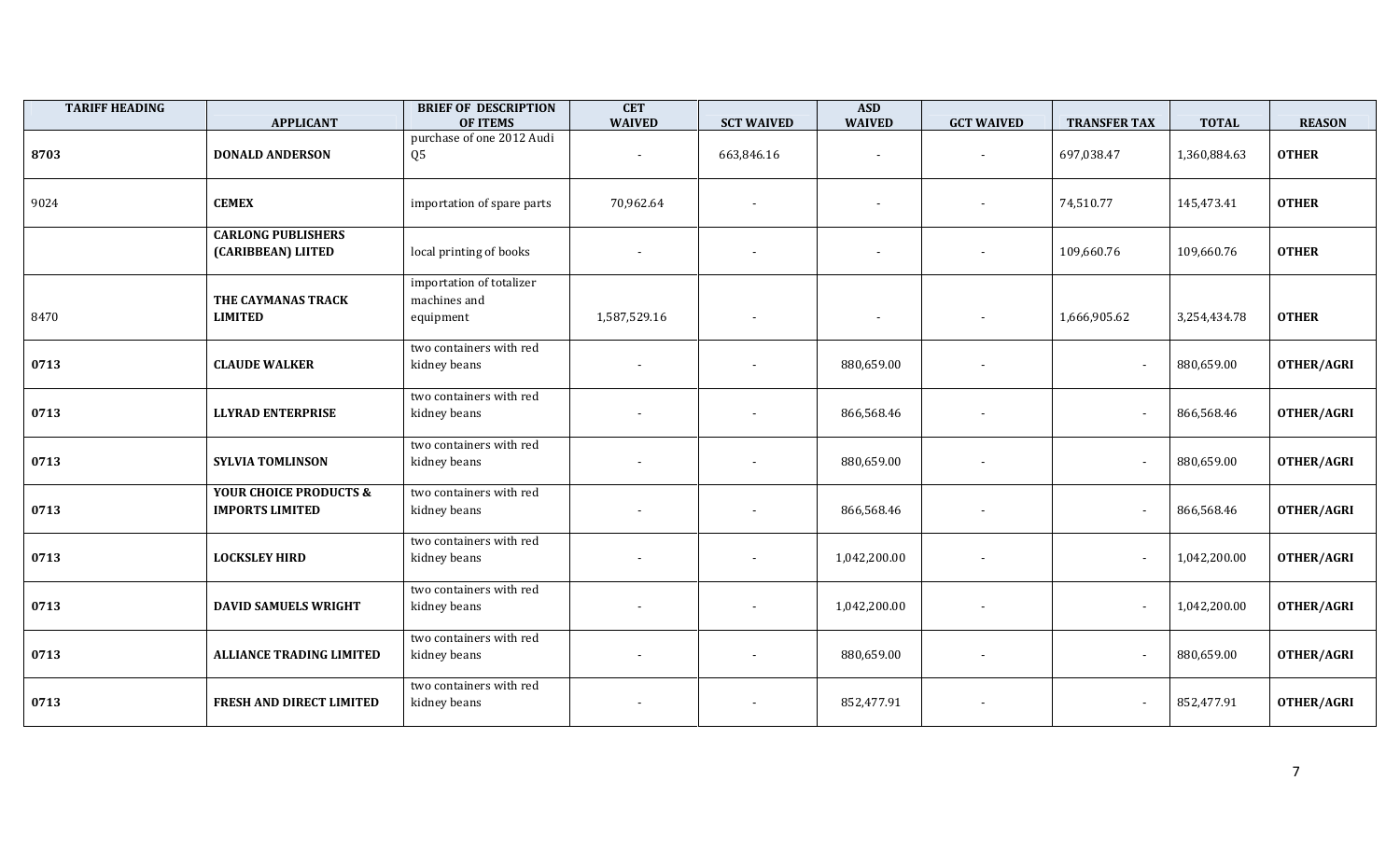| <b>TARIFF HEADING</b> | <b>APPLICANT</b>                            | <b>BRIEF OF DESCRIPTION</b><br><b>OF ITEMS</b>                                                 | <b>CET</b><br><b>WAIVED</b> | <b>SCT WAIVED</b>        | <b>ASD</b><br><b>WAIVED</b> | <b>GCT WAIVED</b>        | <b>TRANSFER TAX</b> | <b>TOTAL</b> | <b>REASON</b>     |
|-----------------------|---------------------------------------------|------------------------------------------------------------------------------------------------|-----------------------------|--------------------------|-----------------------------|--------------------------|---------------------|--------------|-------------------|
| 8436                  | <b>MARK TAYLOR</b>                          | importation of tractor and<br>other equipment                                                  | 156,147.69                  | $\overline{\phantom{a}}$ |                             | $\sim$                   | 163,955.07          | 320,102.76   | OTHER/AGRI        |
| 8436                  | <b>DAVID LEESIN</b>                         | importation of a model<br>6520 grinder mixer<br>with scales and folding<br>auger               | 686,352.00                  |                          | $\overline{\phantom{a}}$    |                          | 720,669.60          | 1,407,021.60 | OTHER/AGRI        |
| 8436                  | <b>EBENEZEER RUMBLE</b>                     | importation of beekeeping<br>equipment                                                         | 11,895.82                   |                          | $\overline{\phantom{a}}$    | $\overline{\phantom{a}}$ | 12,490.62           | 24,386.44    | OTHER/AGRI        |
| 8436                  | <b>STEVEN B.MILLER</b>                      | importation of beekeeping<br>equipment                                                         | 24,045.28                   | $\overline{\phantom{a}}$ | $\overline{\phantom{a}}$    | $\overline{\phantom{a}}$ | 25,247.54           | 49,292.82    | <b>OTHER/AGRI</b> |
| 0713                  | <b>KESTREL INDUSTRIES LIMITED</b>           | one container with red<br>kidney beans                                                         |                             |                          | 409,808.88                  |                          |                     | 409,808.88   | OTHER/AGRI        |
| 0713                  | <b>CHRISRYON LIMITED</b>                    | one container with red<br>kidney beans                                                         |                             |                          | 823,363.68                  |                          |                     | 823,363.68   | <b>OTHER/AGRI</b> |
| 0713                  | <b>SPANISH GRAIN STORE</b>                  | one container with red<br>kidney beans                                                         |                             |                          | 524,639.94                  |                          |                     | 524,639.94   | OTHER/AGRI        |
| 0713                  | <b>GLASTONBURY POTATO</b><br><b>COMPANY</b> | one container with red<br>kidney beans                                                         |                             |                          | 503,359.47                  |                          |                     | 503,359.47   | OTHER/AGRI        |
| 0202                  | <b>MOTHERS ENTERPRISE</b><br><b>LIMITED</b> | importation of 120,000kg<br>beef trimmings                                                     |                             | $\overline{\phantom{a}}$ | 8,475,066.89                | $\overline{\phantom{a}}$ |                     | 8,475,066.89 | <b>OTHER/AGRI</b> |
| 0806                  | S.N.H. WORLWIDE TRADING<br><b>LIMITED</b>   | importation of 105,000 kg<br>of raisins                                                        |                             |                          | $\blacksquare$              |                          | 5,476,590.00        | 5,476,590.00 | <b>OTHER/MANU</b> |
| 3909, 3905            | <b>SPRAY TECH ALTERNATIVE</b>               | importation of<br>polyurethane resin and<br>icocyconic<br>acid pollymethylene<br>polyphenylene |                             |                          |                             |                          | 2,730,688.63        | 2,730,688.63 | <b>OTHER/MANU</b> |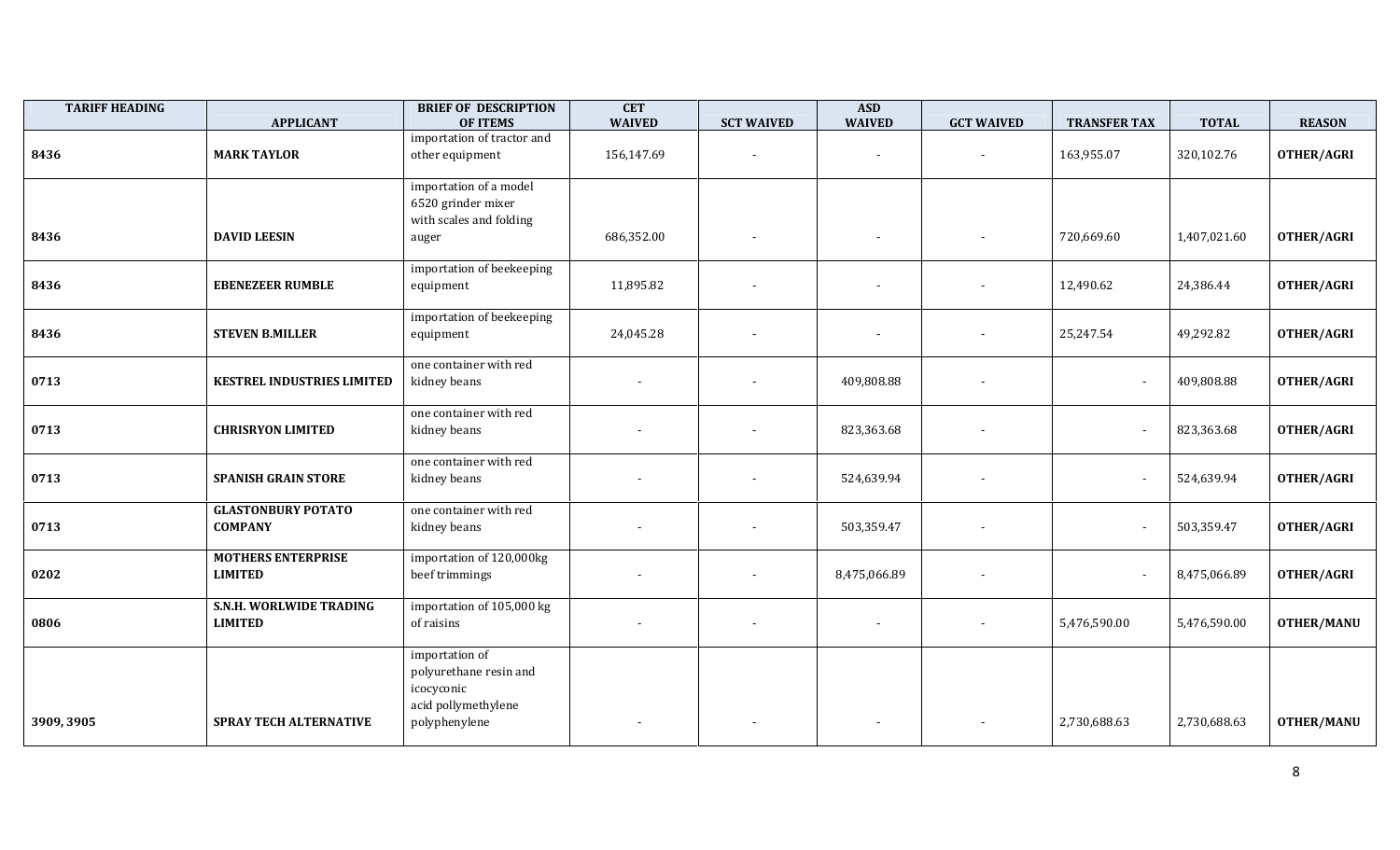| <b>TARIFF HEADING</b>                                                     | <b>APPLICANT</b>                                         | <b>BRIEF OF DESCRIPTION</b><br><b>OF ITEMS</b>               | <b>CET</b><br><b>WAIVED</b> | <b>SCT WAIVED</b>        | <b>ASD</b><br><b>WAIVED</b> | <b>GCT WAIVED</b>        | <b>TRANSFER TAX</b> | <b>TOTAL</b> | <b>REASON</b>     |
|---------------------------------------------------------------------------|----------------------------------------------------------|--------------------------------------------------------------|-----------------------------|--------------------------|-----------------------------|--------------------------|---------------------|--------------|-------------------|
| 0713                                                                      | <b>DERRIMON TRADING</b><br><b>COMPANY LIMITED</b>        | two containers with red<br>kidney beans                      |                             | $\overline{\phantom{a}}$ | 938,443.01                  | $\overline{\phantom{a}}$ |                     | 938,443.01   | OTHER/MOI         |
| 0713                                                                      | <b>CJ'S DISCOUNT STORE</b>                               | two containers with red<br>kidney beans                      |                             |                          | 880,963.20                  | $\overline{\phantom{a}}$ |                     | 880,963.20   | OTHER/MOI         |
| 8429, 8409, 7616                                                          | <b>EARTH ROCKS PRODUCTS</b><br><b>LIMITED</b>            | importation of machinery<br>and equipment                    | 381,822.84                  | $\overline{\phantom{a}}$ | $\overline{\phantom{a}}$    |                          | 400,913.98          | 782,736.81   | OTHER/MOI         |
| 8429                                                                      | PRECISE BLOCK MAKING<br><b>COMPANY</b>                   | importation of machinery<br>and equipment                    | 816,484.00                  | $\overline{\phantom{a}}$ | $\overline{\phantom{a}}$    | $\overline{\phantom{a}}$ | 857,308.20          | 1,673,792.20 | OTHER/MOI         |
| 8703                                                                      | <b>HAPPY WORLD BIKE AND CAR</b><br><b>RENTAL LIMITED</b> | purchase of two 2012<br>Toyota Corolla                       | 482,830.40                  | 289,698.24               | $\overline{\phantom{a}}$    |                          |                     | 772,528.64   | <b>OTHER/TOUR</b> |
| 8703                                                                      | <b>CARREN LIMITED</b>                                    | purchase of five 2012<br>Toyota Yaris                        | 1,083,763.20                | 650,257.92               | $\sim$                      | $\overline{\phantom{a}}$ |                     | 1,734,021.12 | <b>OTHER/TOUR</b> |
| 8703                                                                      | <b>JAMAICA TOURS AND CAR</b><br><b>RENTAL</b>            | purchase of two 2012<br>Toyota Camry<br>and two Toyota Yaris | 1,379,366.56                | 827,619.94               | $\overline{\phantom{a}}$    |                          |                     | 2,206,986.50 | <b>OTHER/TOUR</b> |
| 3926                                                                      | <b>VERIZON</b>                                           | promotional items                                            | 10,488.35                   | $\sim$                   | $\overline{\phantom{a}}$    |                          | 11,012.76           | 21,501.11    | <b>OTHER/TOUR</b> |
| 4202, 4820,<br>6911, 7615                                                 | <b>EBY-BROWN MARKETING</b><br><b>SYNPOSIUM (REVISED)</b> | promotional items                                            | 33,431.55                   |                          | $\overline{\phantom{a}}$    |                          | 35,103.12           | 68,534.67    | <b>OTHER/TOUR</b> |
| 9004                                                                      | <b>WIKA CORPORATION</b>                                  | promotional items                                            | 150,580.50                  | $\overline{\phantom{a}}$ | $\overline{\phantom{a}}$    | $\overline{\phantom{a}}$ | 158,109.52          | 308,690.02   | <b>OTHER/TOUR</b> |
| 3401, 3304, 3305,<br>4202, 7117, 4820,<br>4819, 6307, 7013,<br>9830, 9021 | <b>AVON CANADA INC.</b>                                  | promotional items                                            | 130,190.63                  | $\overline{\phantom{a}}$ | $\overline{\phantom{a}}$    | $\overline{\phantom{a}}$ | 136,700.16          | 266,890.80   | <b>OTHER/TOUR</b> |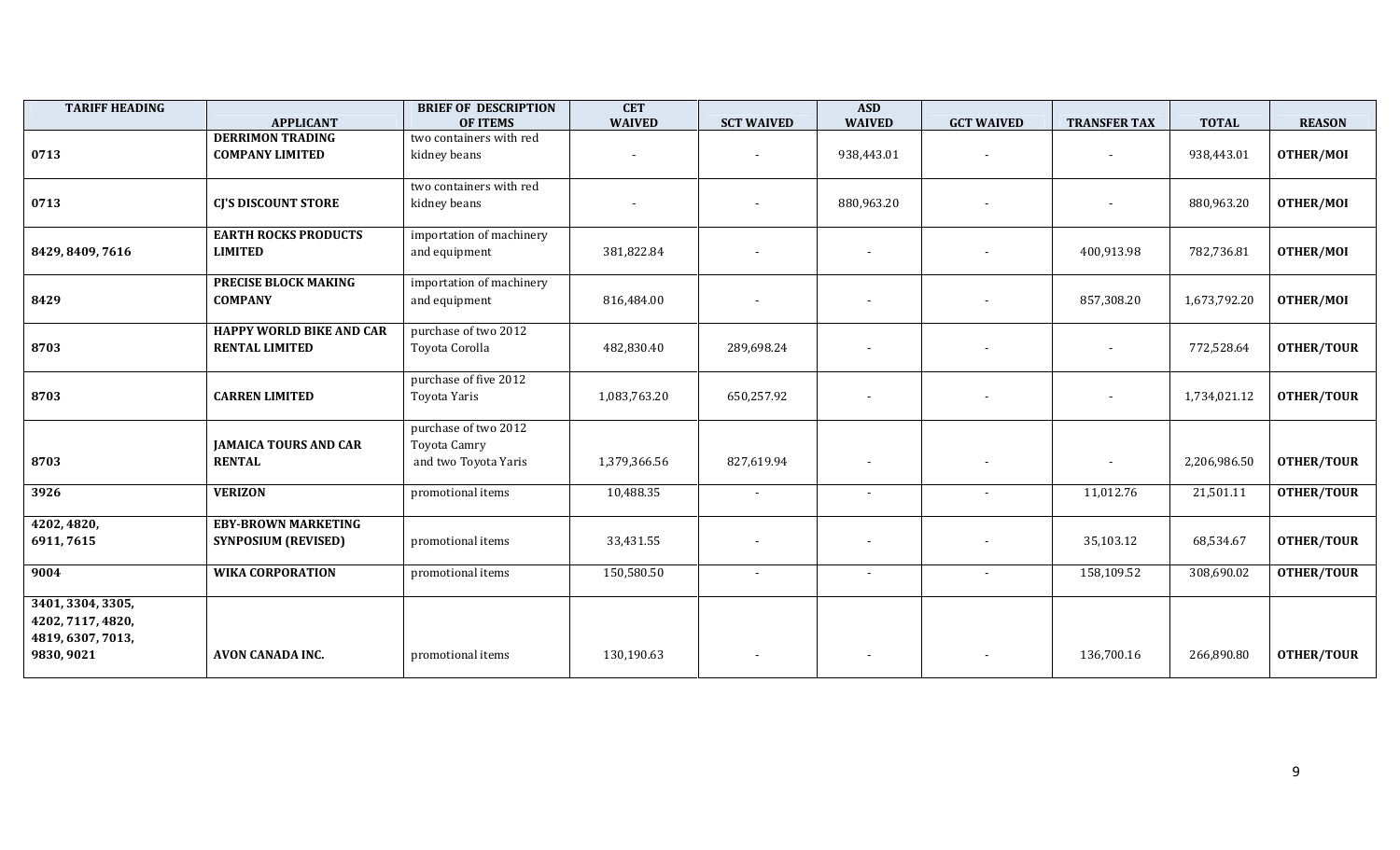| <b>TARIFF HEADING</b>                                                | <b>APPLICANT</b>                                                  | <b>BRIEF OF DESCRIPTION</b><br><b>OF ITEMS</b> | <b>CET</b><br><b>WAIVED</b> | <b>SCT WAIVED</b>        | <b>ASD</b><br><b>WAIVED</b> | <b>GCT WAIVED</b>        | <b>TRANSFER TAX</b>      | <b>TOTAL</b>   | <b>REASON</b>     |
|----------------------------------------------------------------------|-------------------------------------------------------------------|------------------------------------------------|-----------------------------|--------------------------|-----------------------------|--------------------------|--------------------------|----------------|-------------------|
| 4823                                                                 | <b>STARKEY LABS/FRANKLIN</b><br><b>COVEY</b>                      | promotional items                              | 125,721.16                  | $\overline{\phantom{a}}$ | $\overline{\phantom{a}}$    | $\overline{\phantom{a}}$ | 132,007.22               | 257,728.39     | <b>OTHER/TOUR</b> |
| 3304, 1704, 9506,<br>7020                                            | <b>MCKESSON</b>                                                   | promotional items                              | 78,310.37                   | $\overline{\phantom{a}}$ | $\sim$                      | $\overline{\phantom{a}}$ | 82,225.89                | 160,536.26     | <b>OTHER/TOUR</b> |
| 8905                                                                 | <b>DOLPHIN COVE NEGRIL</b>                                        | floating docks and life vest                   | 335,581.99                  | $\overline{\phantom{a}}$ |                             | $\blacksquare$           | $\blacksquare$           | 335,581.99     | <b>OTHER/TOUR</b> |
| 8409                                                                 | <b>CHUKKA CARIBBEAN</b><br><b>ADVENTURES</b>                      | engines kit short block<br>800EFI              | 146,946.66                  | $\overline{\phantom{a}}$ |                             | $\overline{\phantom{a}}$ | $\blacksquare$           | 146,946.66     | <b>OTHER/TOUR</b> |
| 6404                                                                 | <b>JAMAICA BOAT CRUISES</b><br><b>LIMITED</b>                     | water shoes (aqua shoes)                       | 30,989.49                   | $\overline{\phantom{a}}$ | $\overline{\phantom{a}}$    | $\overline{\phantom{a}}$ | $\overline{\phantom{a}}$ | 30,989.49      | <b>OTHER/TOUR</b> |
| 6307, 9401, 3921,<br>7308, 8431, 3900,<br>7308, 8518, 9405,<br>8544, | <b>ROSE HALL GREAT HOUSE</b><br>(ROSEHALL<br>DEVELOPMENT LIMITED) | importation of supplies and<br>materials       | 323,832.45                  | $\overline{\phantom{a}}$ | $\overline{\phantom{a}}$    | $\overline{\phantom{a}}$ | $\overline{\phantom{a}}$ | 323,832.45     | <b>OTHER/TOUR</b> |
| 8703                                                                 | APEX CAR RENTALS LIMITED                                          | importation of two Toyota<br>Corollas          | 483,330.80                  | 289,998.48               | $\overline{\phantom{a}}$    | $\overline{\phantom{a}}$ | $\sim$                   | 773,329.28     | <b>OTHER/TOUR</b> |
| 8703                                                                 | <b>BOWLAS CAR RENTALS</b><br><b>LIMITED</b>                       | importation of one 2012<br>Suzuki Grand Vitara | 284,200.84                  | 170,520.50               |                             | $\overline{\phantom{a}}$ | $\overline{\phantom{a}}$ | 454,721.34     | <b>OTHER/TOUR</b> |
| <b>TOTAL</b>                                                         |                                                                   |                                                | 227,365,487.92              | 3,979,106.95             | 19,867,636.90               | 314,700.00               | 244,316,809.75           | 495,843,741.52 |                   |